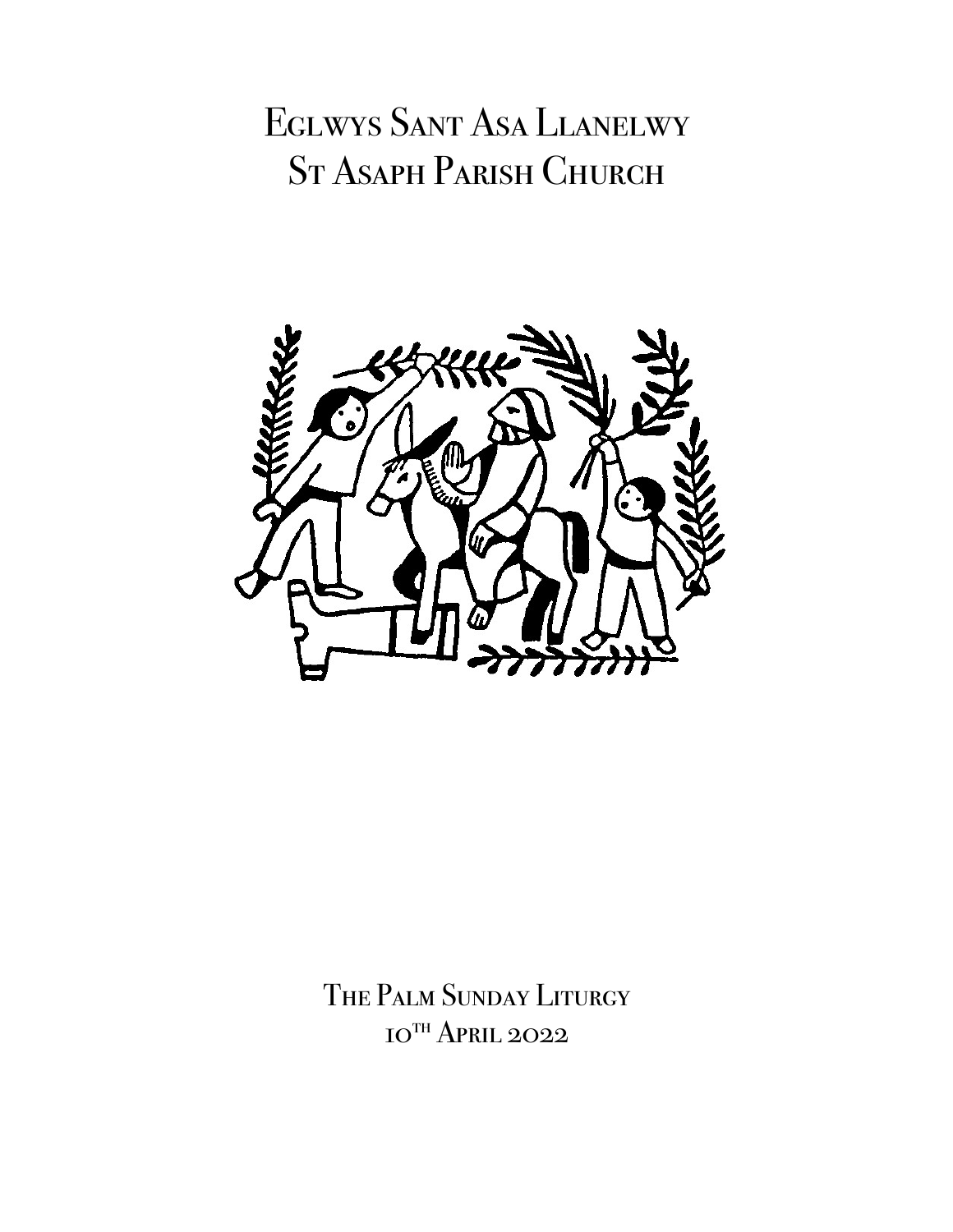*At the beginning of the Eucharist please STAND and turn to face the back of the Church*

Blessed is he who comes in the name of the Lord. **Hosanna in the highest.**

#### *The Priest greets the people*

# Grace and peace be with you: **and keep you in the love of Christ.**

Dear friends in Christ, during Lent we have been preparing by works of love and selfsacrifice for the celebration of our Lord's death and resurrection. Today we come together to begin this solemn celebration in union with the Church throughout the world. Christ enters his own city to complete his work as our Saviour, to suffer, to die, and to rise again. Let us go with him in faith and love, so that, united with him in his sufferings, we may share his risen life.

#### *All hold up their Palm Cross as this prayer of blessing is said*

God our Saviour, whose Son Jesus Christ entered Jerusalem as Messiah to suffer and to die,  $\mathbf{\mathbf{\Phi}}$  bless these palms and let them be for us signs of his victory; and grant that we who bear them in his name may ever hail him as our King, and follow him in the way that leads to eternal life; who lives and reigns with you and the Holy Spirit, now and for ever. **Amen.**

#### *A Gospel account of the Lord's entrance into Jerusalem is proclaimed*

Listen to the Gospel of Christ according to Saint Luke. **Glory to you, O Lord.**

When Jesus had come near Bethphage and Bethany, at the place called the Mount of Olives, he sent two of the disciples, saying, 'Go into the village ahead of you, and as you enter it you will find tied there a colt that has never been ridden. Untie it and bring it here. If anyone asks you, Why are you untying it? just say this: The Lord needs it.' So those who were sent departed and found it as he had told them. As they were untying the colt, its owners asked them, 'Why are you untying the colt?' They said, 'The Lord needs it.' Then they brought it to Jesus; and after throwing their cloaks on the colt, they set Jesus on it. As he rode along, people kept spreading their cloaks on the road. As he was now approaching the path down from the Mount of Olives, the whole multitude of the disciples began to praise God joyfully with a loud voice for all the deeds of power that they had seen, saying,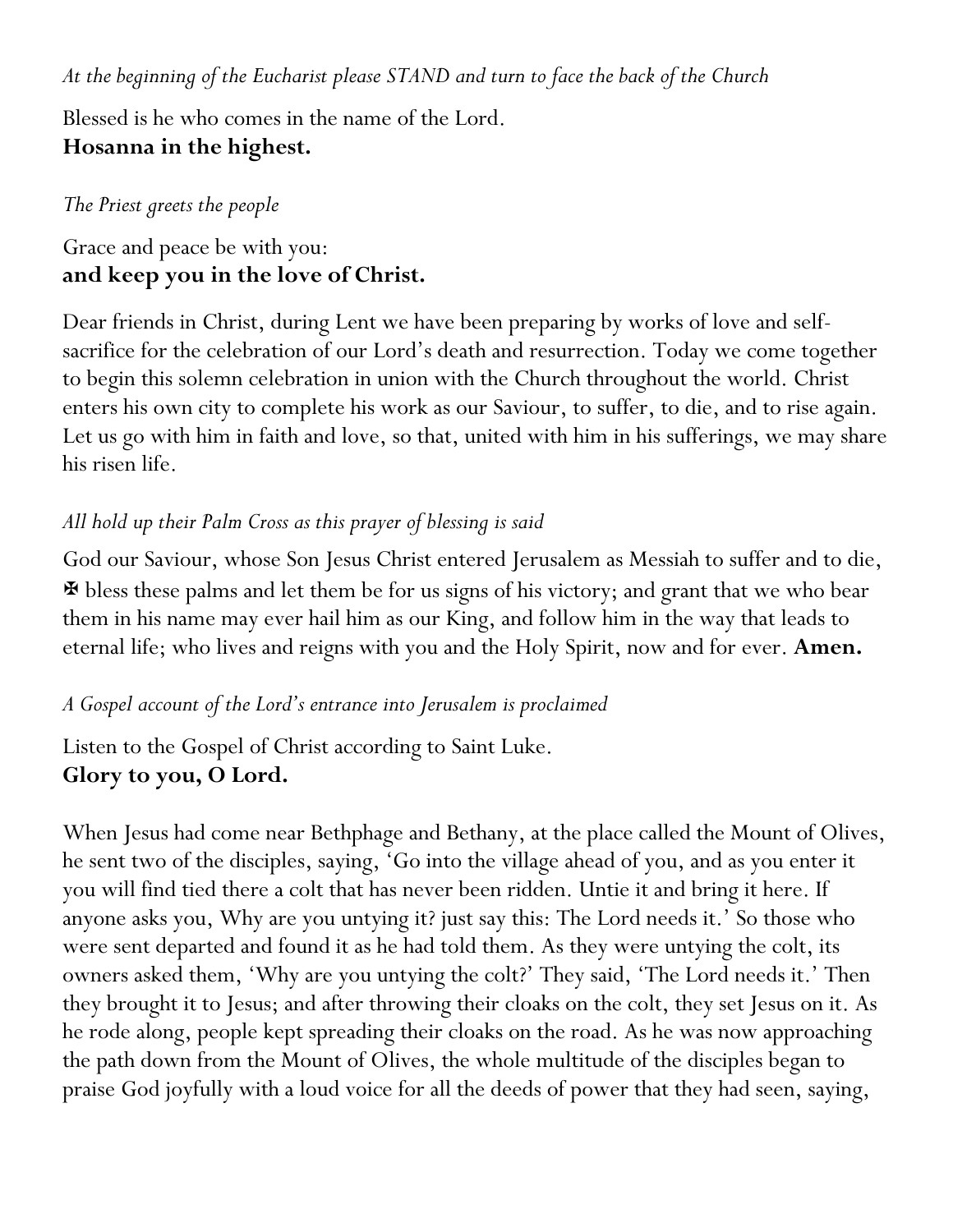'Blessed is the king who comes in the name of the Lord! Peace in heaven, and glory in the highest heaven!'

Some of the Pharisees in the crowd said to him, 'Teacher, order your disciples to stop.' He answered, 'I tell you, if these were silent, the stones would shout out.'

This is the Gospel of the Lord: **Praise to you, O Christ.**

*The priest addresses the people in these words* Let us go forth, praising Jesus our Messiah.

*Please hold up your Palm Cross at the beginning of the hymn and in each refrain*

*All glory, laud and honour, to thee, Redeemer, King, To whom the lips of children made sweet Hosannas ring.*

Thou art the King of Israel, thou David's royal Son, Who in the Lord's name comest the King and blessed one. *All glory, laud and honour …*

The people of the Hebrews with palms before thee went: Our prayer and praise and anthems before thee we present. *All glory, laud and honour …*

To thee before thy Passion they sang their hymns of praise: To thee now high exalted our melody we raise. *All glory, laud and honour …*.

Thou didst accept their praises, accept the prayers we bring, Who in all good delightest, thou good and gracious King. *All glory, laud and honour …*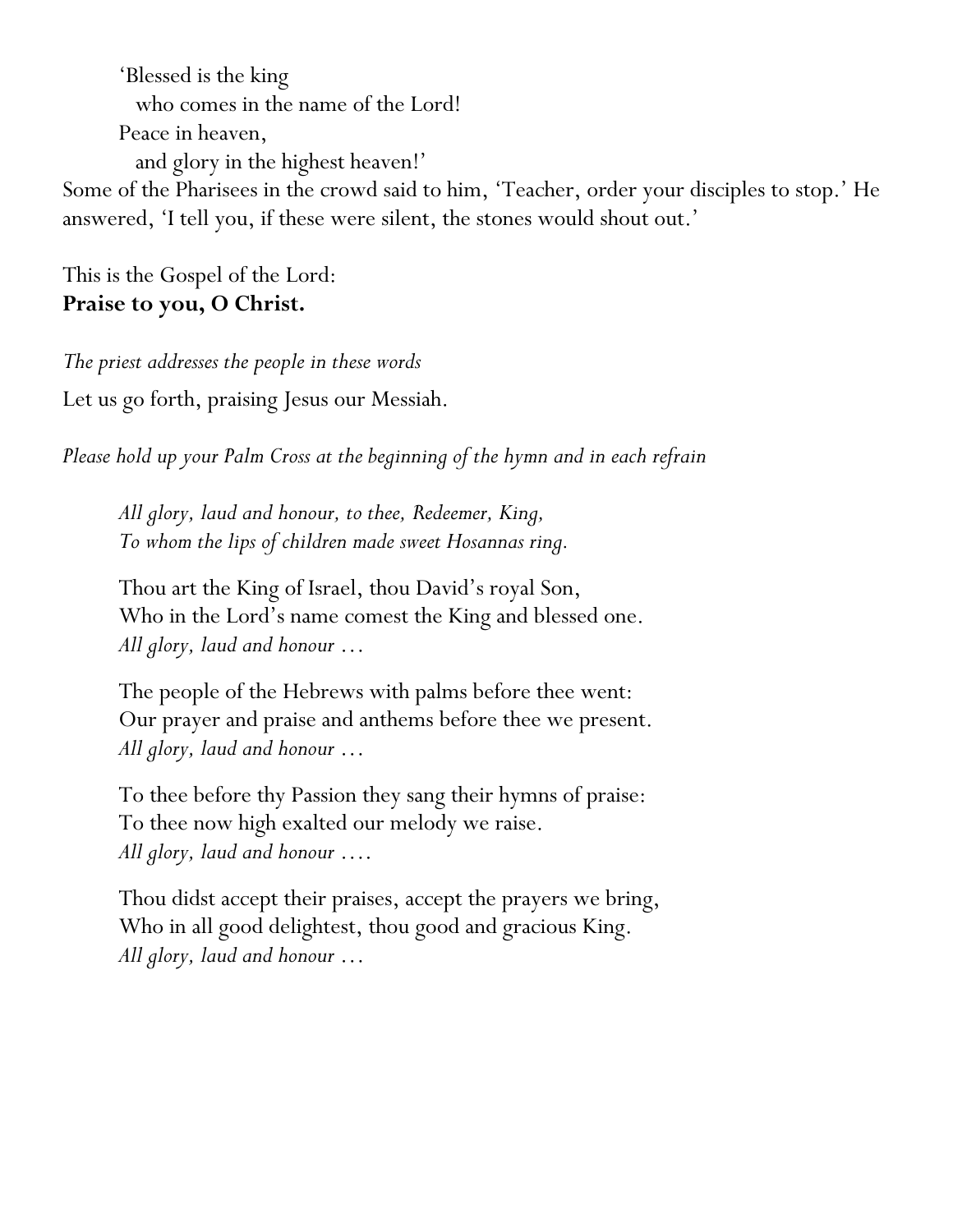#### *The Eucharist continues with the Collect of the Day and the Liturgy of the Word*

Let us pray for a closer union with Christ in his suffering and in his glory.

Almighty and everlasting God, who in your tender love towards the human race sent your Son our Saviour Jesus Christ to take upon him our flesh and to suffer death upon the cross: grant that we may follow the example of his patience and humility, and also be made partakers of his resurrection; through Jesus Christ your Son our Lord, who is alive and reigns with you, in the unity of the Holy Spirit, one God, now and for ever. **Amen.**

Isaiah 50. 4-9a *Please SIT*

A reading from the book of the prophet Isaiah.

The servant of the Lord said:

The Lord God has given me the tongue of a teacher,

that I may know how to sustain the weary with a word.

Morning by morning he wakens – wakens my ear to listen as those who are taught. The Lord God has opened my ear, and I was not rebellious, I did not turn backwards.

- I gave my back to those who struck me, and my cheeks to those who pulled out the beard;
- I did not hide my face from insult and spitting.

The Lord God helps me; therefore I have not been disgraced;

therefore I have set my face like flint,

and I know that I shall not be put to shame; he who vindicates me is near.

Who will contend with me? Let us stand up together.

Who are my adversaries? Let them confront me.

It is the Lord God who helps me; who will declare me guilty?

All of them will wear out like a garment; the moth will eat them up. :

For the Lord of the Lord: **Thanks be to God.**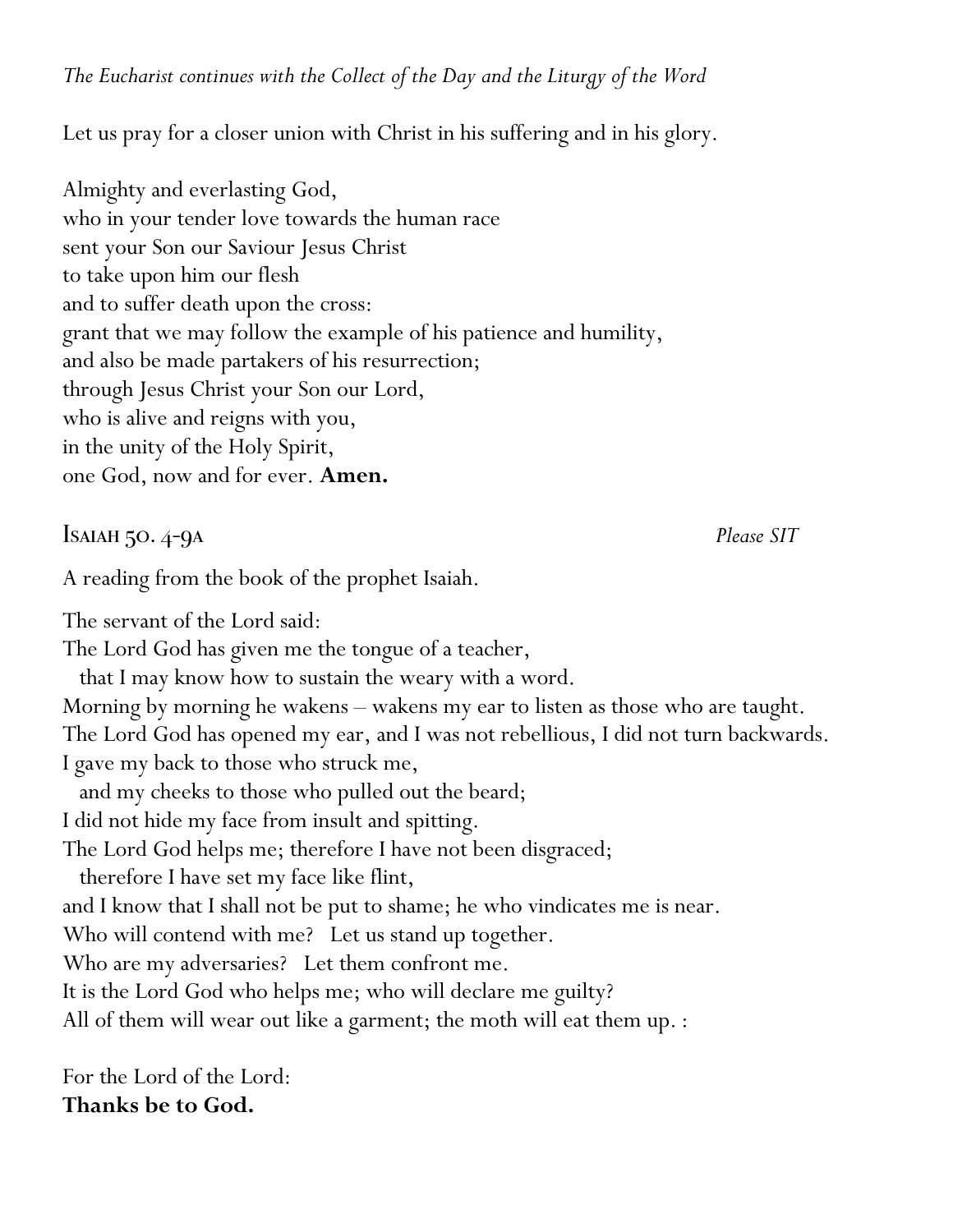#### *All remain seated to sing the hymn*

Ride on, ride on in majesty! Hark, all the tribes hosanna cry, Thy humble beast pursues his road With palms and scattered garments strowed.

Ride on, ride on in majesty! In lowly pomp ride on to die, O Christ thy triumph now begin O'er captive death and conquered sin.

Ride on, ride on in majesty! Thy last and fiercest strife is nigh; The Father on his sapphire throne Awaits his own anointed Son.

Ride on, ride on in majesty! In lowly pomp ride on to die; Bow thy meek head to mortal pain, Then take, O God, thy power, and reign.

The Passion Gospel *Please STAND*

The Passion of our Lord Jesus Christ according to Saint Luke.

Then the assembly rose as a body and brought Jesus before Pilate. They began to accuse him, saying, 'We found this man perverting our nation, forbidding us to pay taxes to the emperor, and saying that he himself is the Messiah, a king.' Then Pilate asked him, 'Are you the king of the Jews?' He answered, 'You say so.' Then Pilate said to the chief priests and the crowds, 'I find no basis for an accusation against this man.' But they were insistent and said, 'He stirs up the people by teaching throughout all Judea, from Galilee where he began even to this place.'

When Pilate heard this, he asked whether the man was a Galilean. And when he learned that he was under Herod's jurisdiction, he sent him off to Herod, who was himself in Jerusalem at that time. When Herod saw Jesus, he was very glad, for he had been wanting to see him for a long time, because he had heard about him and was hoping to see him perform some sign. He questioned him at some length, but Jesus gave him no answer. The chief priests and the scribes stood by, vehemently accusing him. Even Herod with his soldiers treated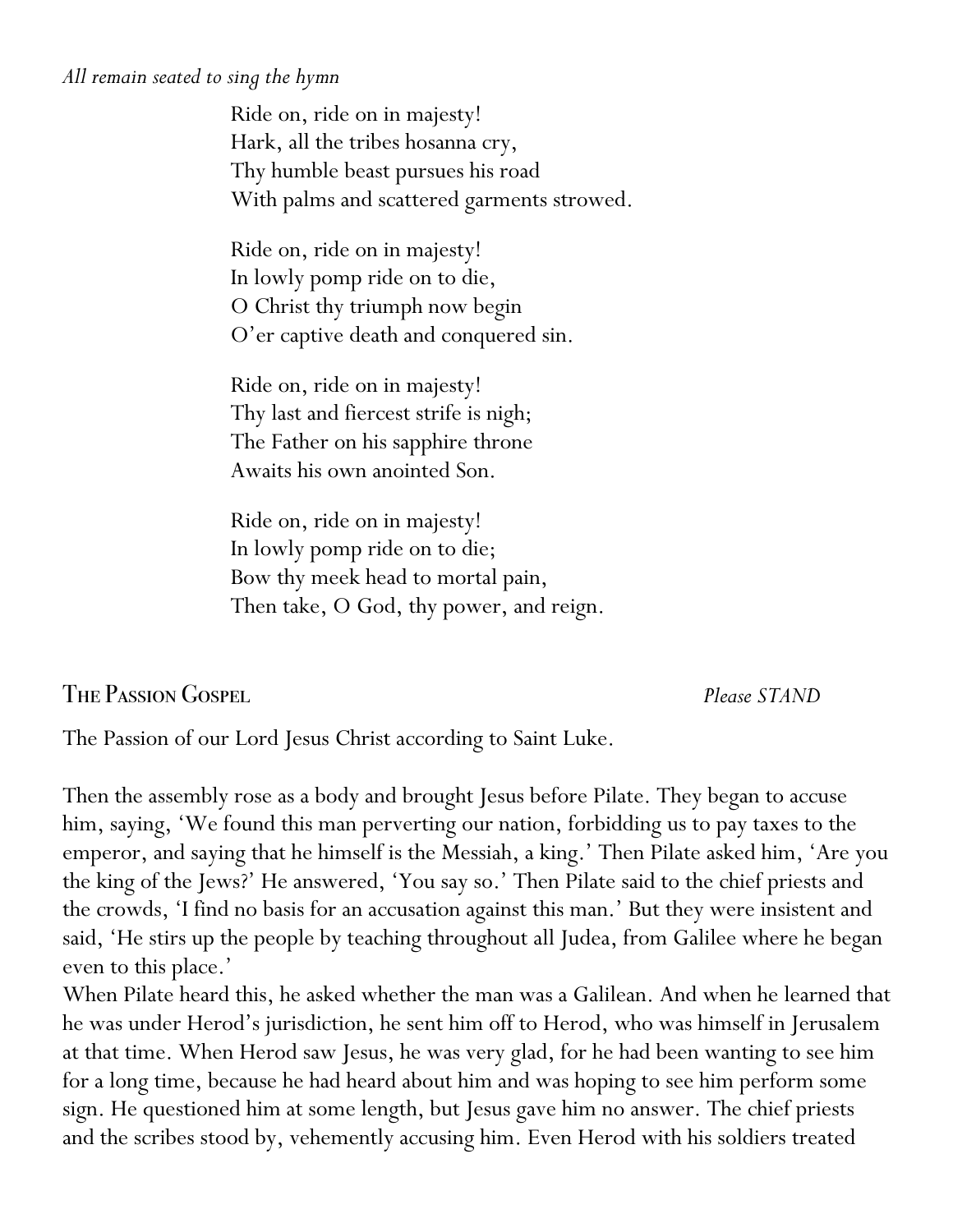him with contempt and mocked him; then he put an elegant robe on him, and sent him back to Pilate. That same day Herod and Pilate became friends with each other; before this they had been enemies.

Pilate then called together the chief priests, the leaders, and the people,and said to them, 'You brought me this man as one who was perverting the people; and here I have examined him in your presence and have not found this man guilty of any of your charges against him. Neither has Herod, for he sent him back to us. Indeed, he has done nothing to deserve death. I will therefore have him flogged and release him.'

Then they all shouted out together, 'Away with this fellow! Release Barabbas for us!' (This was a man who had been put in prison for an insurrection that had taken place in the city, and for murder.) Pilate, wanting to release Jesus, addressed them again; but they kept shouting, 'Crucify, crucify him!' A third time he said to them, 'Why, what evil has he done? I have found in him no ground for the sentence of death; I will therefore have him flogged and then release him.' But they kept urgently demanding with loud shouts that he should be crucified; and their voices prevailed. So Pilate gave his verdict that their demand should be granted.He released the man they asked for, the one who had been put in prison for insurrection and murder, and he handed Jesus over as they wished.

As they led him away, they seized a man, Simon of Cyrene, who was coming from the country, and they laid the cross on him, and made him carry it behind Jesus. A great number of the people followed him, and among them were women who were beating their breasts and wailing for him. But Jesus turned to them and said, 'Daughters of Jerusalem, do not weep for me, but weep for yourselves and for your children. For the days are surely coming when they will say, "Blessed are the barren, and the wombs that never bore, and the breasts that never nursed." Then they will begin to say to the mountains, "Fall on us"; and to the hills, "Cover us." For if they do this when the wood is green, what will happen when it is dry?'

Two others also, who were criminals, were led away to be put to death with him. When they came to the place that is called The Skull, they crucified Jesus there with the criminals, one on his right and one on his left. [[ Then Jesus said, 'Father, forgive them; for they do not know what they are doing.']] And they cast lots to divide his clothing. And the people stood by, watching; but the leaders scoffed at him, saying, 'He saved others; let him save himself if he is the Messiah of God, his chosen one!'The soldiers also mocked him, coming up and offering him sour wine, and saying, 'If you are the King of the Jews, save yourself!' There was also an inscription over him, 'This is the King of the Jews.' One of the criminals who were hanged there kept deriding him and saying, 'Are you not the Messiah? Save yourself and us!' But the other rebuked him, saying, 'Do you not fear God, since you are under the same sentence of condemnation? And we indeed have been condemned justly, for we are getting what we deserve for our deeds, but this man has done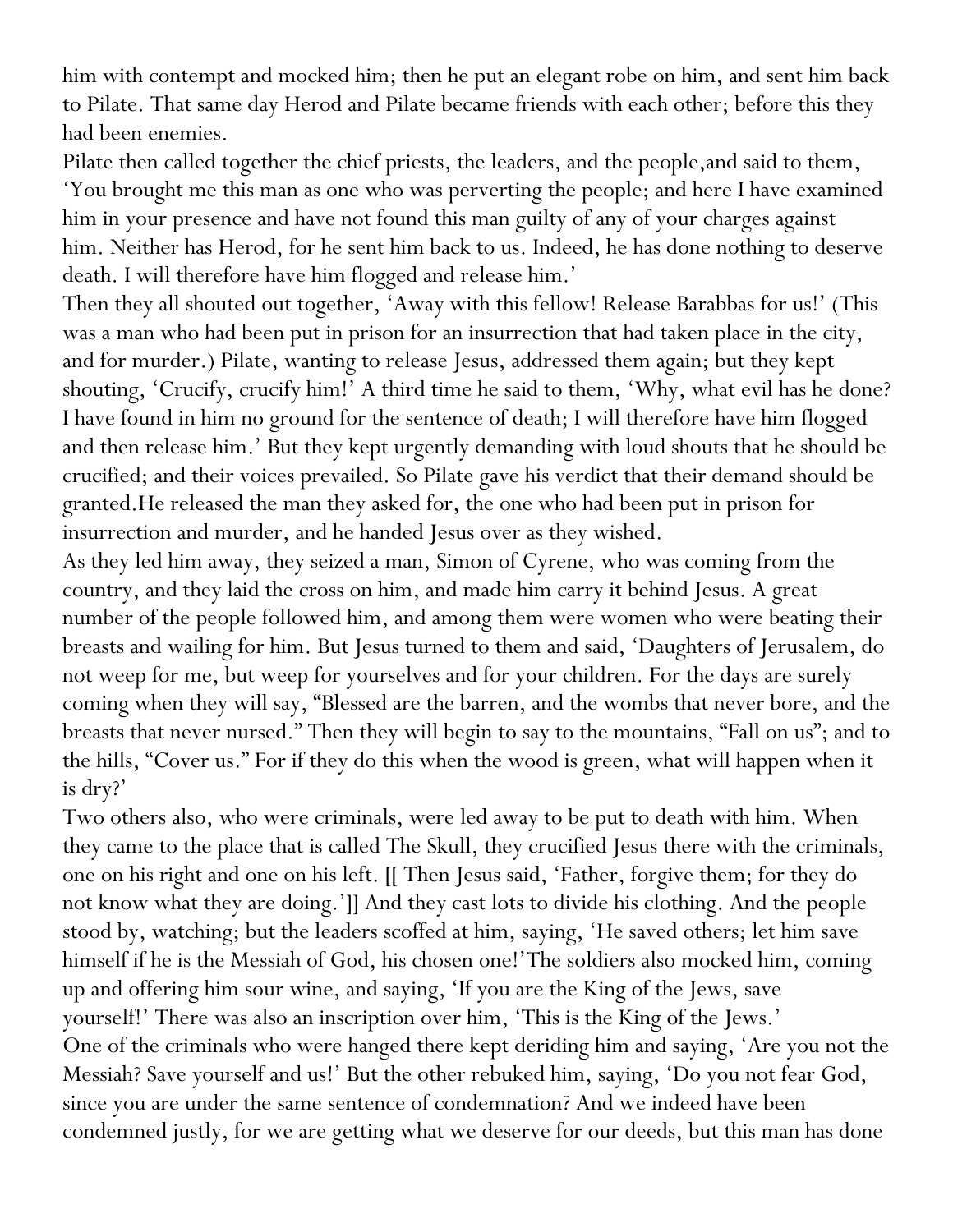nothing wrong.' Then he said, 'Jesus, remember me when you come intoyour kingdom.' He replied, 'Truly I tell you, today you will be with me in Paradise.' It was now about noon, and darkness came over the whole land until three in the afternoon, while the sun's light failed; and the curtain of the temple was torn in two. Then Jesus, crying with a loud voice, said, 'Father, into your hands I commend my spirit.' Having said this, he breathed his last. When the centurion saw what had taken place, he praised God and said, 'Certainly this man was innocent.' And when all the crowds who had gathered there for this spectacle saw what had taken place, they returned home, beating their breasts. But all his acquaintances, including the women who had followed him from Galilee, stood at a distance, watching these things.

*After the Reading* The Passion of the Lord.

THE ADDRESS *Please SIT* 

THE AFFIRMATION OF FAITH *Please STAND* 

Let us affirm our faith in Jesus Christ the Son of God.

**Though he was divine, he did not cling to equality with God, but made himself nothing. Taking the form of a slave, he was born in human likeness. He humbled himself and was obedient to death,**

**even the death of the cross.**

**Therefore God has raised him on high, and given him the name above every name: that at the name of Jesus every knee should bow, and every voice proclaim that Jesus Christ is Lord, to the glory of God the Father. Amen.**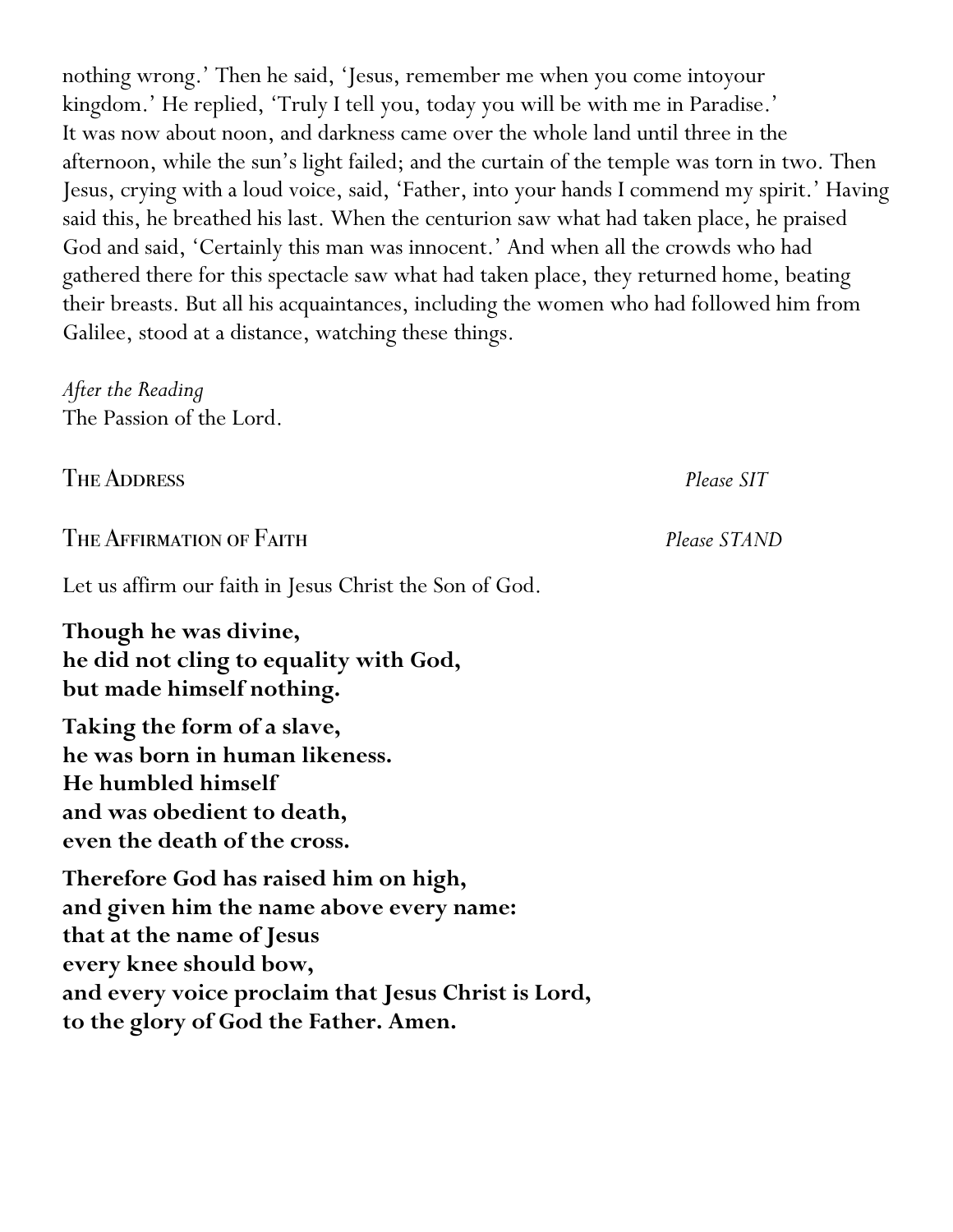Lord, in your mercy: **hear our prayer.**

*At the end* Merciful Father, **accept these prayers for the sake of your Son, our Saviour Jesus Christ. Amen.**

# THE PEACE

Christ is our peace. He has reconciled us to God in one body on the cross. We meet in his name and share his peace. The peace of the Lord be with you always. **And also with you.**

Let us offer one another a sign of peace.

# **H**YMN

From heav'n you came, helpless babe, entered our world, your glory veiled; not to be served but to serve, and give your life that we might live.

*This is our God, the Servant King, he calls us now to follow him, to bring our lives as a daily offering of worship to the Servant King.*

There in the garden of tears, my heavy load he chose to bear; his heart with sorrow was torn. "Yet not my will but yours," he said.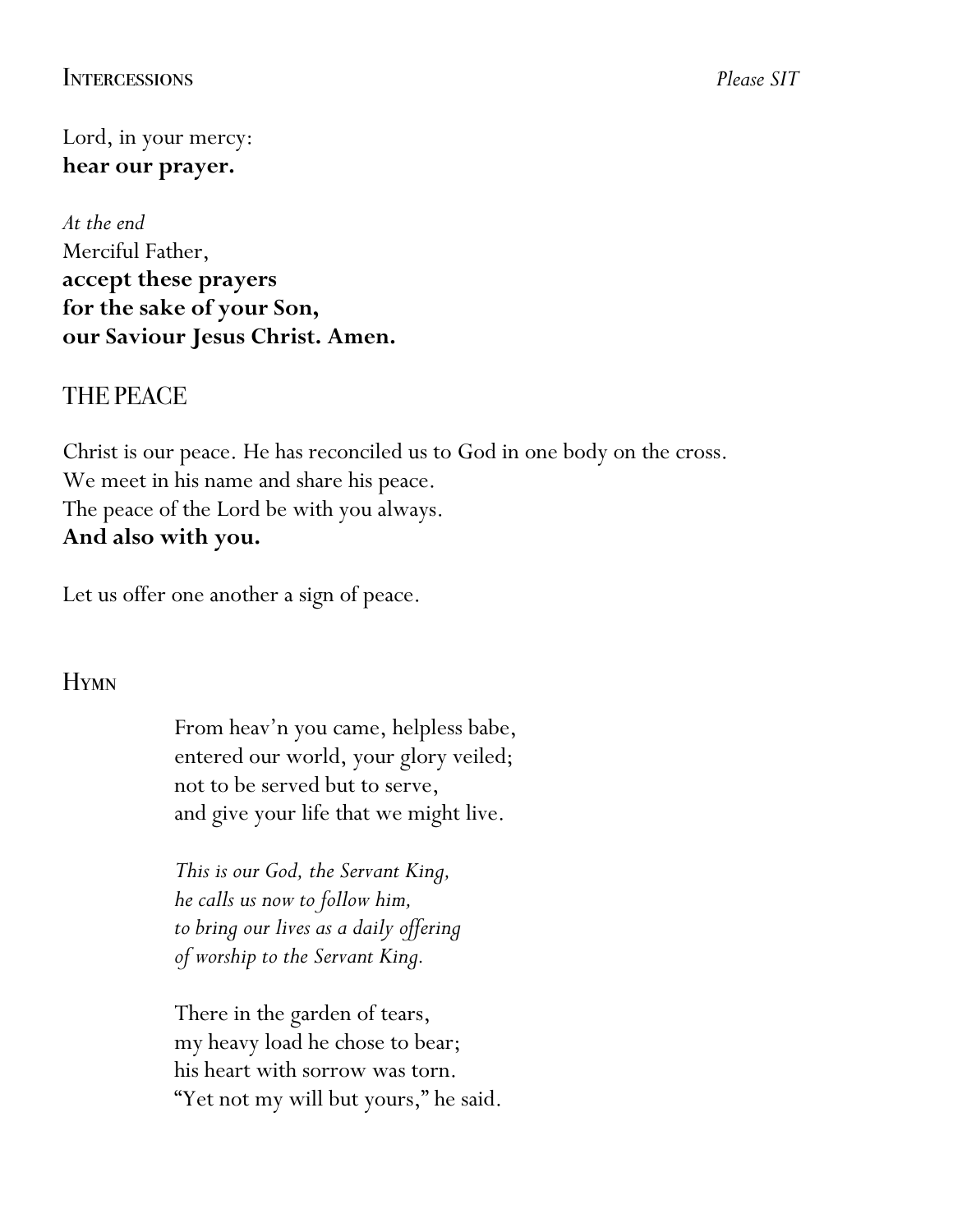Come see his hands and his feet, the scars that speak of sacrifice, hands that flung stars into space, to cruel nails surrendered.

So let us learn how to serve, and in our lives enthrone him; each other's needs to prefer, for it is Christ we're serving.

# *The Prayer over the Gifts*

Lord, may the suffering and death of Jesus, your only Son, make us pleasing to you. Alone we can do nothing, but may this perfect sacrifice win us your mercy and love. We make our prayer in the name of Jesus the Lord. **Amen.**

# THE EUCHARISTIC PRAYER

The Lord be with you **and also with you.**

Lift up your hearts: **we lift them to the Lord.**

# Let us give thanks to the Lord our God: **it is right to give our thanks and praise.**

It is indeed right, it is our duty and our joy at all times and in all places to give you thanks and praise, holy Father, heavenly King, almighty, everlasting God, through Jesus Christ your only Son our Lord.

Who, bearing the human likeness, humbled himself and in obedience accepted death, even death on a cross. He was lifted up from the earth that he might draw all people to himself.

Therefore with angels and archangels and with all the company of heaven we proclaim your great and glorious name, for ever praising you and saying: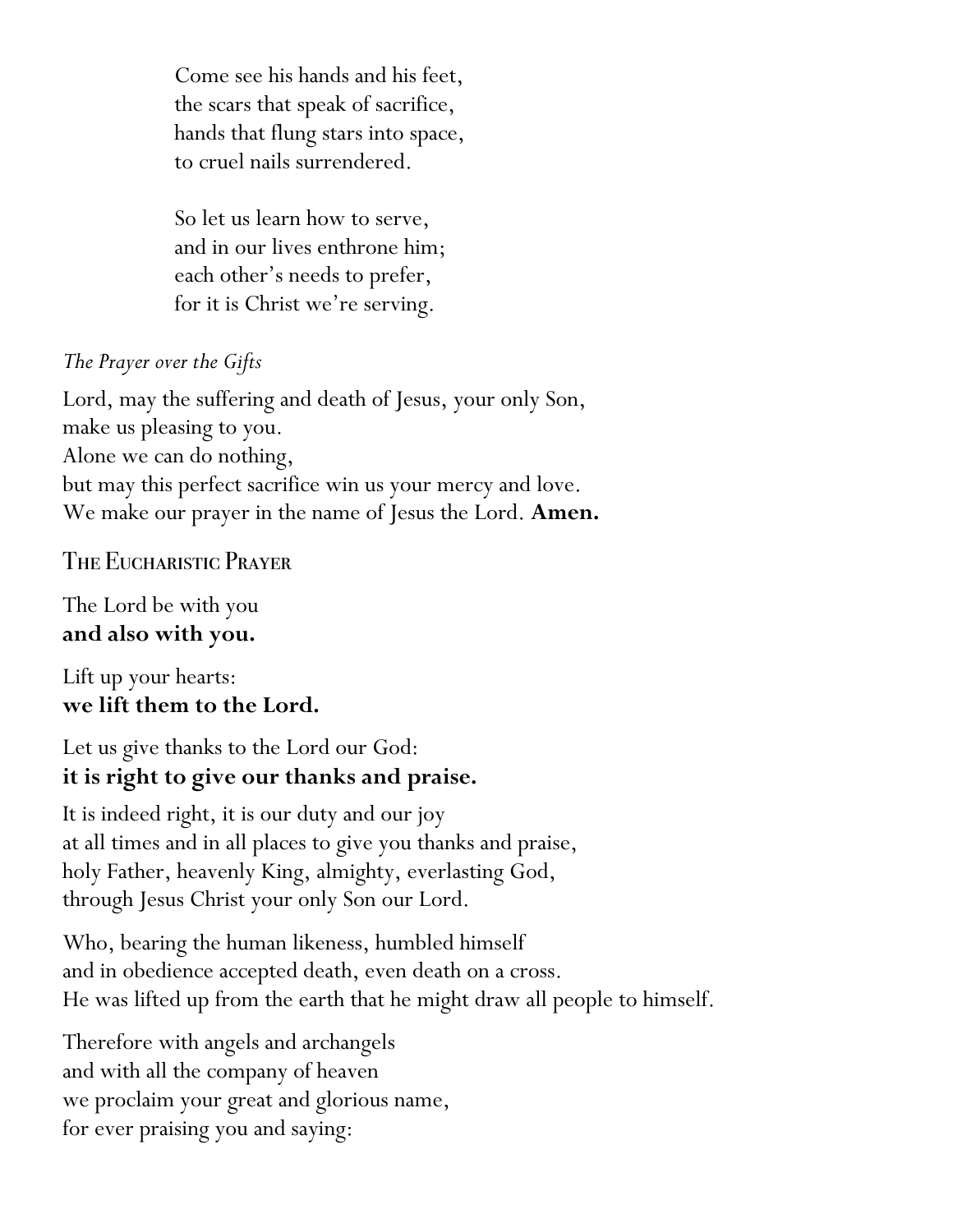**Holy, holy, holy Lord***,*  **God of power and might. Heaven and earth are full of your glory, Hosanna in the highest.**

#### **Blessed is he who comes in the name of the Lord. Hosanna in the highest.**

All praise and thanks to you, true and living God, Creator of all things, Giver of life. You formed us in your own image; but we have marred that image and fall short of your glory.

We give you thanks that you sent your Son to share our life; you gave him up to death that the world might be saved, and you raised him from the dead that we might live in him and he in us.

Sanctify with your Spirit this bread and wine, your gifts to us, that they may be for us the body and blood of our Saviour Jesus Christ. On the night he was betrayed, he took bread, and when he had given thanks he broke it and gave it to his disciples, saying,

Take, eat; this is my body which is given for you: do this in remembrance of me.

In the same way after supper he took the cup, and when he had given thanks he gave it to them, saying,

Drink from this, all of you, for this is my blood of the new covenant which is shed for you and for many for the forgiveness of sins: do this as often as you drink it in remembrance of me.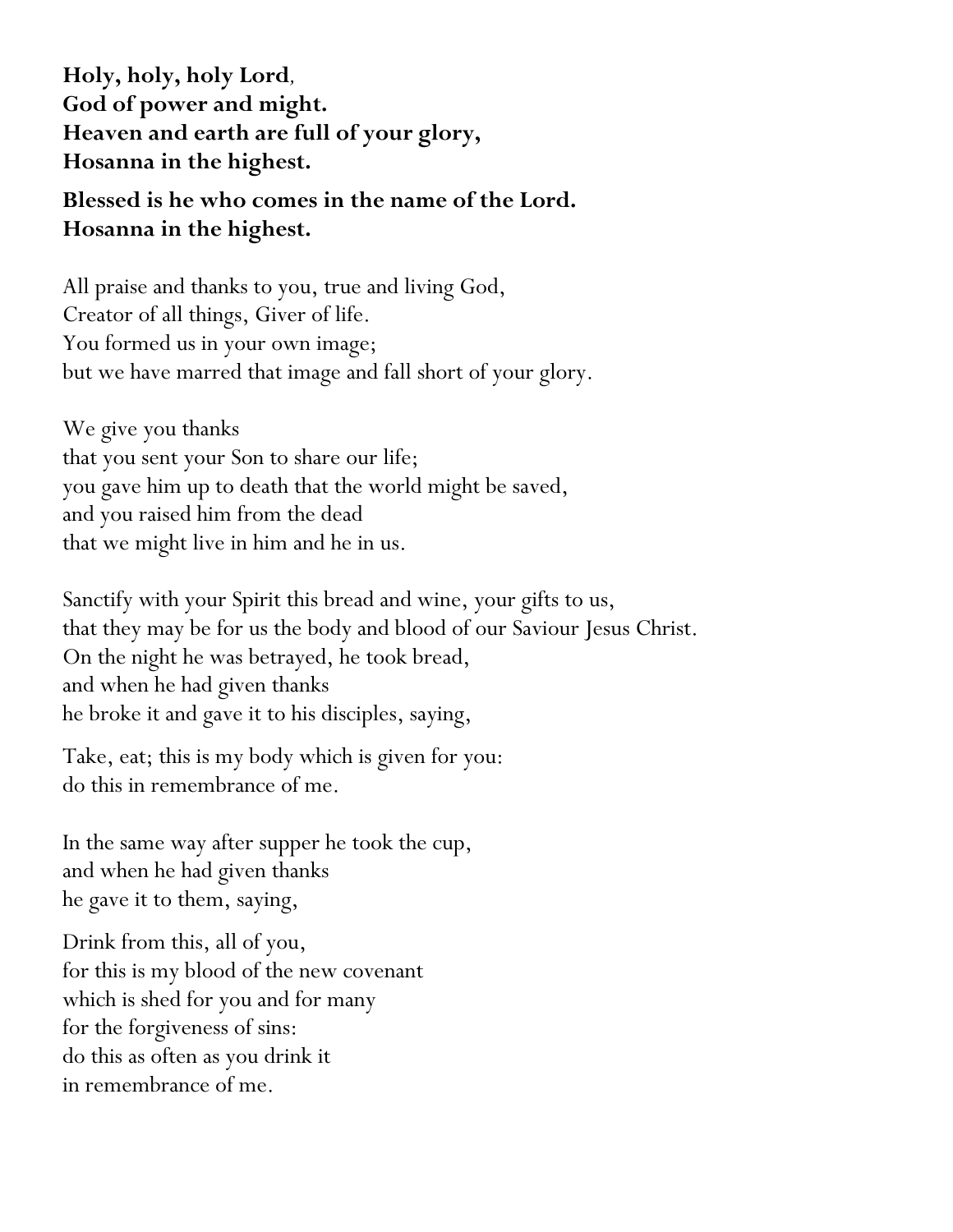Let us proclaim the mystery of faith: **Christ has died. Christ is risen. Christ will come in glory.**

As he has commanded us, Father, we remember Jesus Christ, your Son. Proclaiming his victorious death, rejoicing in his resurrection and waiting for him to come in glory we bring to you this bread, this cup.

Accept our sacrifice of thanks and praise. Restore and revive your people, renew us and all for whom we pray with your grace and heavenly blessing, and at the last receive us with all your saints into that unending joy promised by your Son, Jesus Christ our Lord.

Through him, with him, in him, in the unity of the Holy Spirit all honour and glory are yours, almighty Father, for ever and ever. **Amen.**

*Silence is kept*

The Lord's Prayer

Jesus taught us to call God Our Father, and so we have the courage to pray:

**Our Father, who art in heaven, hallowed be thy name, thy kingdom come, thy will be done, on earth as it is in heaven. Give us this day our daily bread. And forgive us our trespasses as we forgive those who trespass against us. And lead us not into temptation, but deliver us from evil.**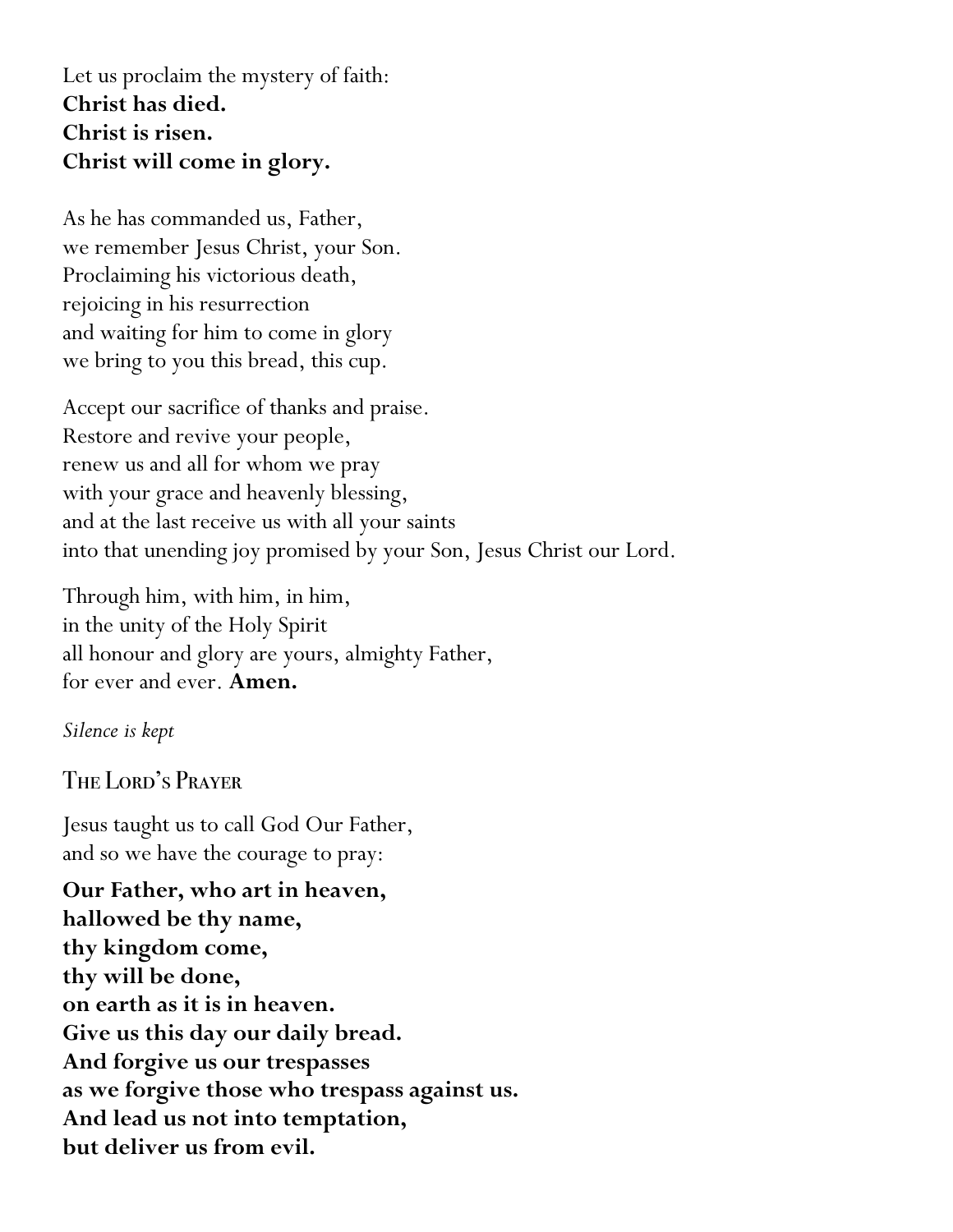### **For thine is the kingdom, the power and the glory, for ever and ever. Amen.**

#### *The priest breaks the bread*

Every time we eat this bread and drink this cup, **we proclaim the Lord's death until he comes.**

**Lamb of God, you take away the sins of the world: have mercy on us. Lamb of God, you take away the sins of the world: have mercy on us. Lamb of God, you take away the sins of the world: Grant us peace.**

*The priest invites the people to Holy Communion*

Jesus is the Lamb of God who takes away the sins of the world, happy are those who are called to his supper. **Lord, I am not worthy to receive you, but only say the word and I shall be healed.**

Hymn at the end of the Communion

'Be still and know that I am God. Be still and know that I am God. Be still and know that I am God.

'I am the Lord that healeth thee. I am the Lord that healeth thee. I am the Lord that healeth thee.'

In Thee, O Lord, I put my trust. In Thee, O Lord. I put my trust. In Thee, O Lord, I put my trust.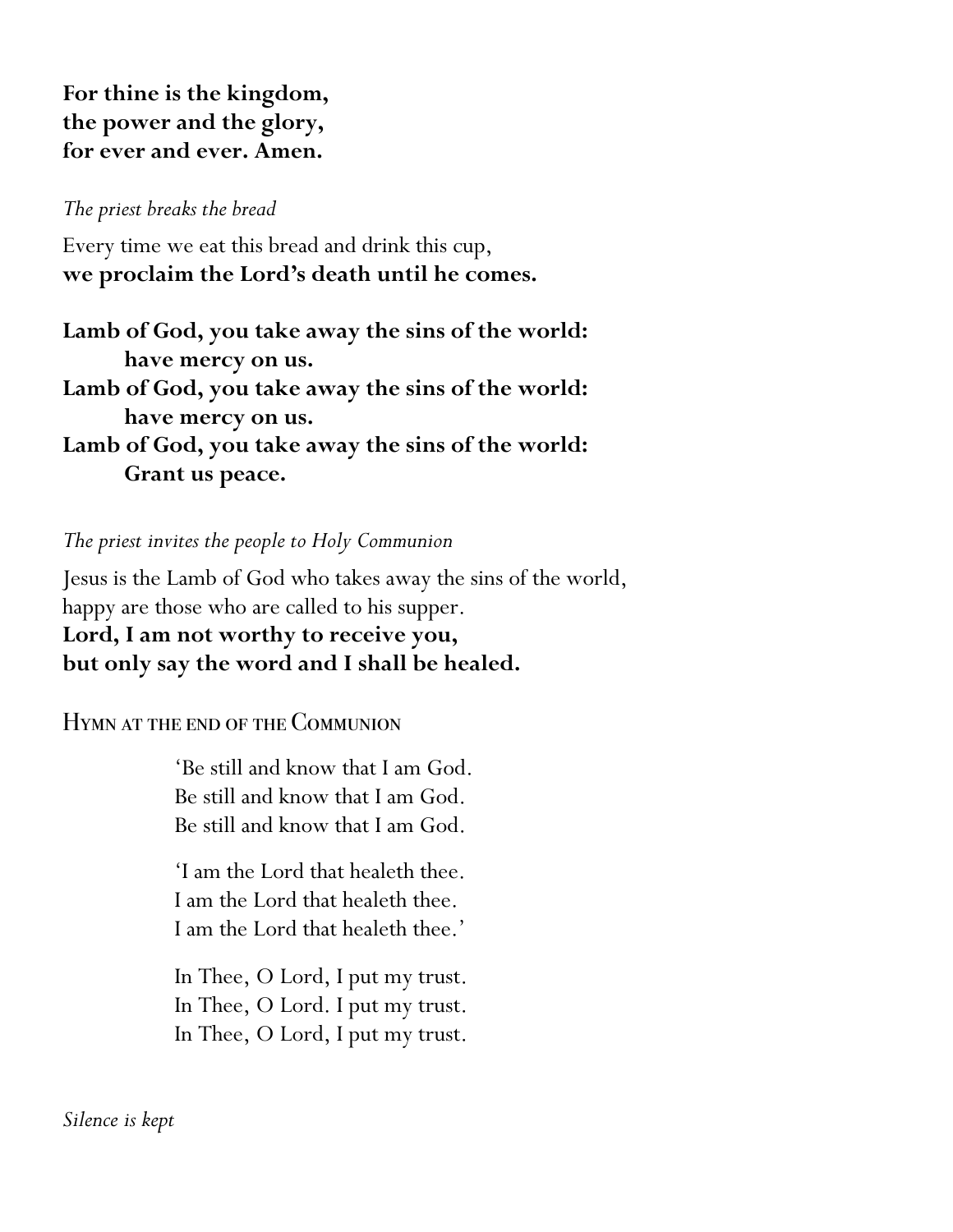## Post Communion

Give thanks to the Lord, for he is gracious: **His love is everlasting.**

Lord Jesus Christ, you humbled yourself in taking the form of a servant, and in obedience died on the cross for our salvation: give us the mind to follow you and to proclaim you as Lord and King, to the glory of God the Father. **Amen.**

The Lord be with you: **And also with you.**

Christ crucified draw you to himself, the sure ground of faith, the firm support for hope and the assurance of sins forgiven. And the blessing of God almighty, the Father, and the Son and the Holy Spirit be upon you this day and always. **Amen.**

The Eucharist is ended, and our holy week of remembrance has begun. Go in peace to love and serve the Lord.

**In the name of Christ. Amen.**

Final Hymn

All for Jesus – all for Jesus, this our song shall ever be; For we have no hope, nor Saviour, If we have not hope in thee.

All for Jesus – thou wilt give us Strength to serve thee, hour by hour, None can move us from thy presence, While we trust thy love and power.

All for Jesus – at thine altar Thou dost give us sweet content; There, dear Saviour, we receive thee In thy solemn sacrament.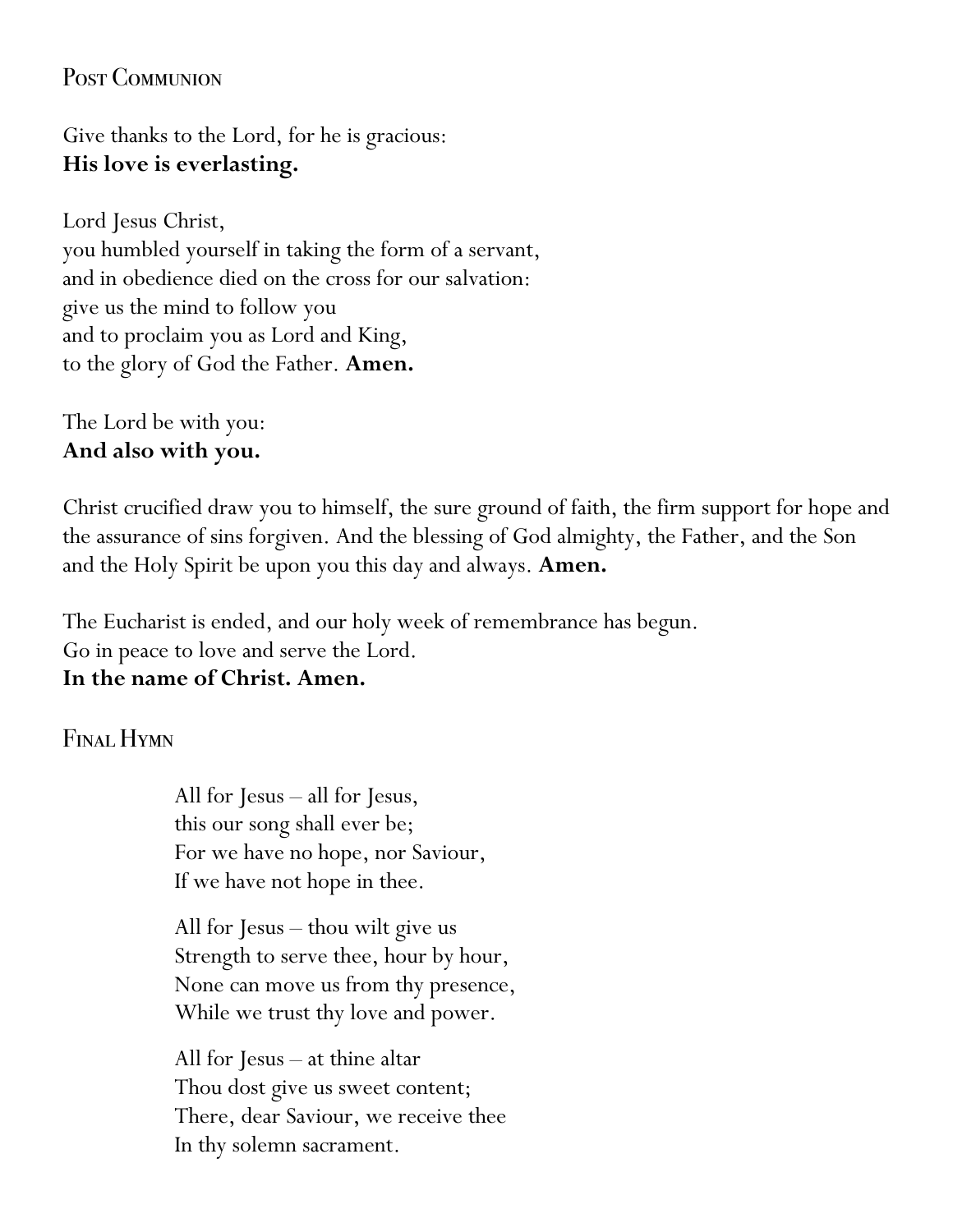All for Jesus – thou hast loved us; All for Jesus – thou hast died; All for Jesus – thou art with us; All for Jesus, glorified.

All for Jesus – all for Jesus-- This the Church's song shall be; Till, at last the flock is gathered One in love, and one in thee.

*An Order for the Holy Eucharist 2004, material from which is included in this service is copyright © Church in Wales Publications 2004. Other texts are reproduced under CCL licence number 961722.*